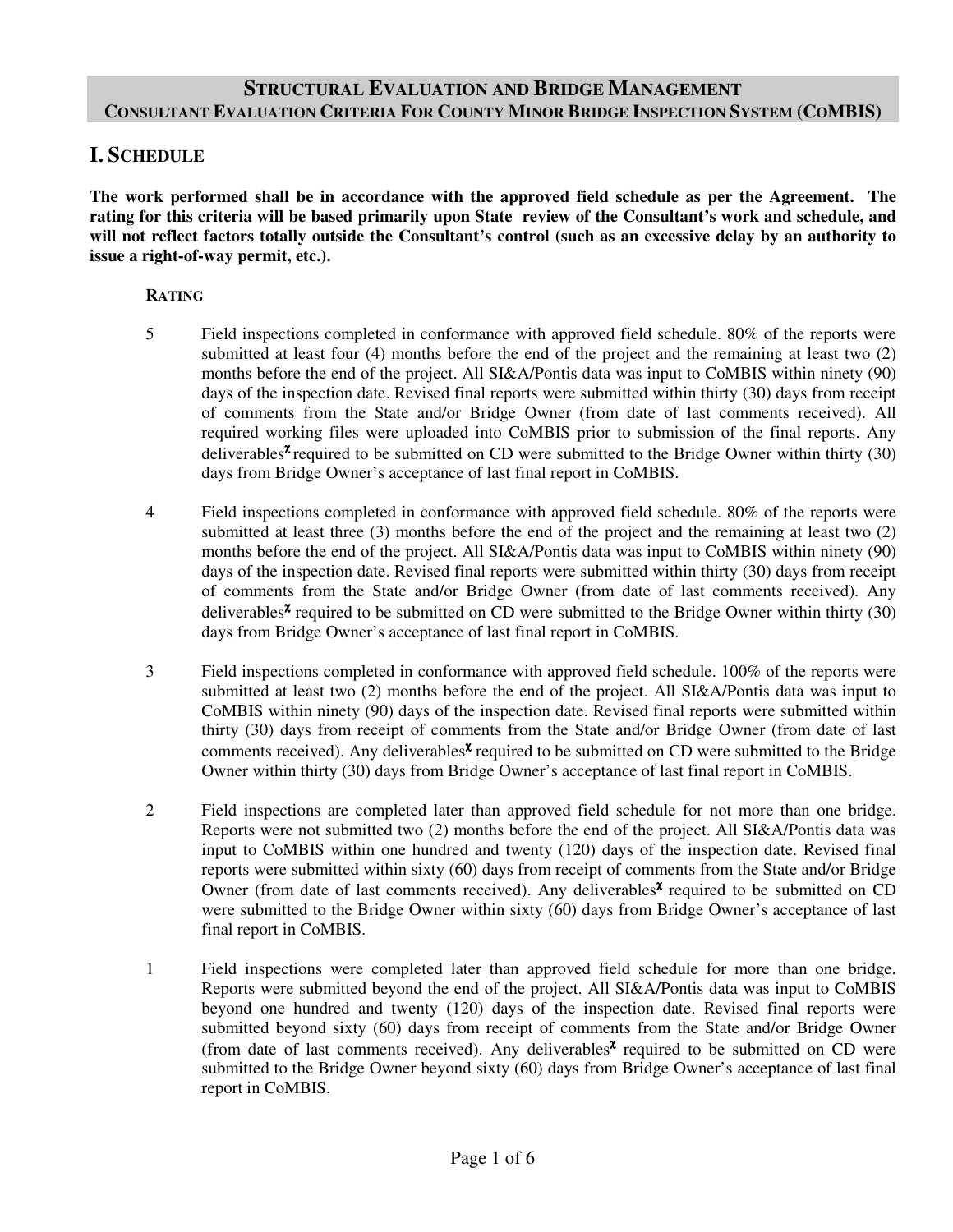<sup>χ</sup> Deliverables typically include: Online Submission of Reports and Priority Repairs on CoMBIS, Regular Inspection PDF CD, Interim Inspection PDF CD, Other Inspection (if any) PDF CD, Working files CD (containing CADD, Microsoft Visio, etc.), and Priority Repairs (performed outside of CoMBIS) on CD.

# **WEIGHT OF CATEGORY30%**

## **NOTES:**

• Field schedule submission must indicate anticipated day of inspection. If there is deviation of more than two weeks, a revised schedule must be submitted to the Department for approval.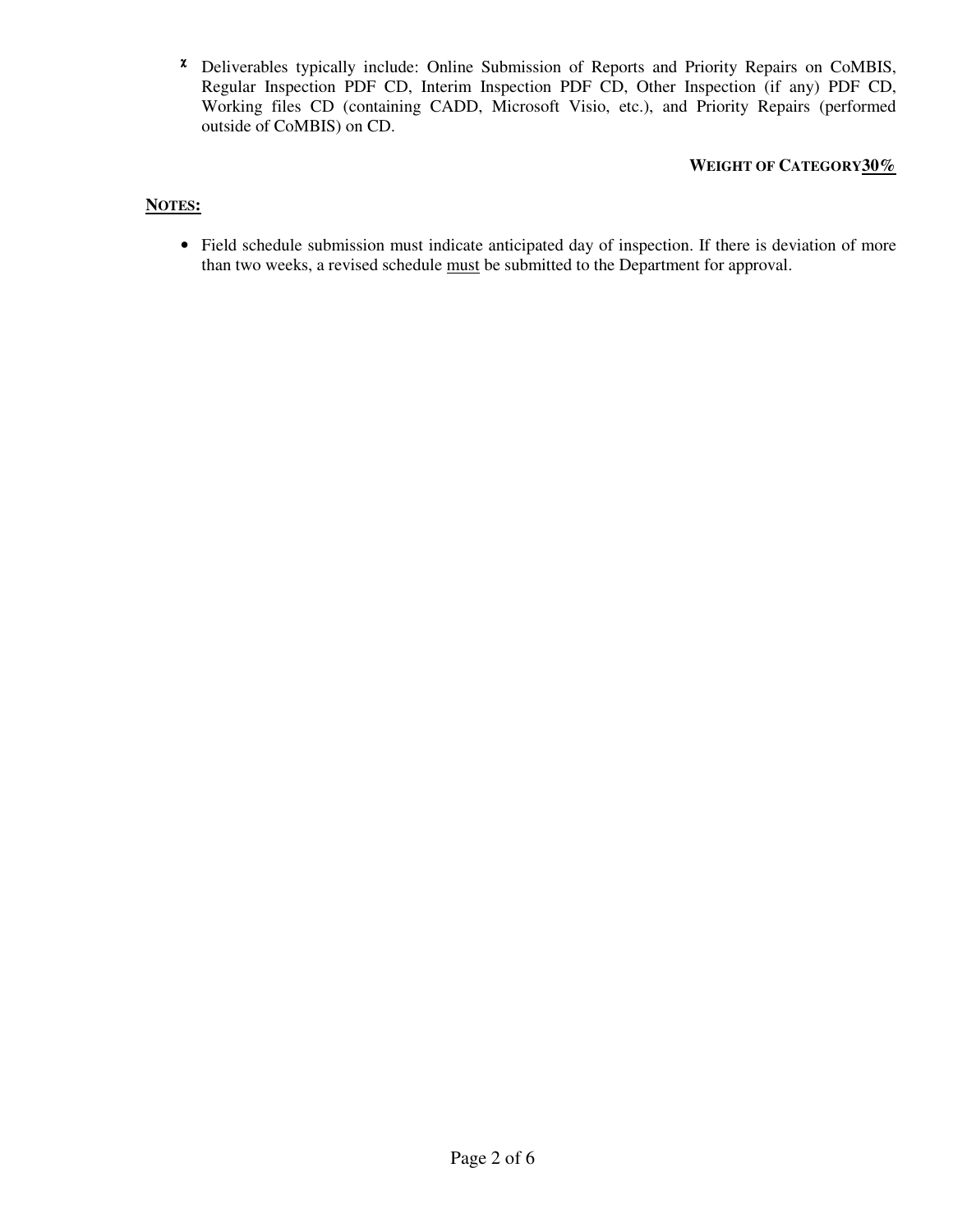# **II. OVERALL QUALITY (CONSULTANT ERRORS & OMISSIONS/CORRECTED WORK)**

**Based on the performance checklists, reports submitted shall not require changes due to inaccuracies in technical areas of the report or Consultant errors or omissions in the Structure Inventory and Appraisal (SI&A) or Pontis Data. Corrective work shall not require repeated submissions to the Department.** 

### **RATING**

- 5 Documented errors and omissions did not exceed **2.5%\*** and these errors did not affect the Structural Deficiency or the Functional Obsolescence of the structure. No resubmission of the final reports was required. All Priority E (Emergency) Repairs were properly identified; the Bridge Owner was notified by telephone; the Priority Repair was properly entered in CoMBIS; the notification e-mail was sent to Bridge Owner through CoMBIS (OR a letter was generated and transmitted to a Non-CoMBIS Bridge Owner) within two (2) days of the inspection date. All Priority 1 Repairs were properly identified; the Priority Repair was properly entered in CoMBIS; the notification e-mail was sent to Bridge Owner through CoMBIS (OR a letter was generated and transmitted to a Non-CoMBIS Bridge Owner) within one (1) week of the inspection date. Any required PDF & Working Files CDs were fully in compliance (less than 2 errors) with SDMS Contract Specification in current Version.
- 4 Documented errors and omissions did not exceed **5%\*** and these errors did not affect the Structural Deficiency or the Functional Obsolescence of the structure. No resubmission of the final reports was required. All Priority E (Emergency) Repairs were properly identified; the Bridge Owner was notified by telephone; the Priority Repair was properly entered in CoMBIS; the notification e-mail was sent to Bridge Owner through CoMBIS (OR a letter was generated and transmitted to a Non-CoMBIS Bridge Owner) within one (1) week of the inspection date. All Priority 1 Repairs were properly identified; the Priority Repair was properly entered in CoMBIS; the notification e-mail was sent to Bridge Owner through CoMBIS (OR a letter was generated and transmitted to a Non-CoMBIS Bridge Owner) within two (2) weeks of the inspection date. Either PDF or Working Files CD Quality (if required) was in moderate compliance (less than 5 errors) with SDMS Contract Specification in current Version.
- 3 Documented errors and omissions did not exceed **10%\*** and these errors did not affect the Structural Deficiency or the Functional Obsolescence of the structure. No resubmission of the final reports was required. Either PDF or Working Files CD Quality (if required) was in moderate non-compliance (more than 5 errors) with SDMS Contract Specification in current Version.
- 2 Documented errors and omissions did not exceed **10%\***and these errors did affect the Structural Deficiency or the Functional Obsolescence of more than  $5\%$ <sup> $\ddagger$ </sup> of the structures. Resubmission was required for no more than **10%†** of the submitted reports.
- 1 Documented errors and omissions did affect the Structural Deficiency or Functional Obsolescence of more than  $5\%$ <sup> $\ddagger$ </sup> of the structures. Resubmission was required for more than  $10\%$ <sup> $\ddagger$ </sup> of the submitted reports.

#### **WEIGHT OF CATEGORY50%**

- **NOTE:** Resubmission of Structure Inventory and Appraisal or Pontis data does not constitute resubmission of reports for the purpose of evaluating overall quality. **Format Reports do not count towards Resubmission criteria.** For example, resubmission of final reports is required if the report format is incorrect. Incorrect identification and recommendation of Structural Deficiency or the Functional Obsolescence of the structure is another example of resubmission.
- **\*** As per formula "A" on Quality Summary Form for CoMBIS.
- **‡** As per formula "B" on Quality Summary Form for CoMBIS.
- **†** As per formula "C" on Quality Summary Form for CoMBIS.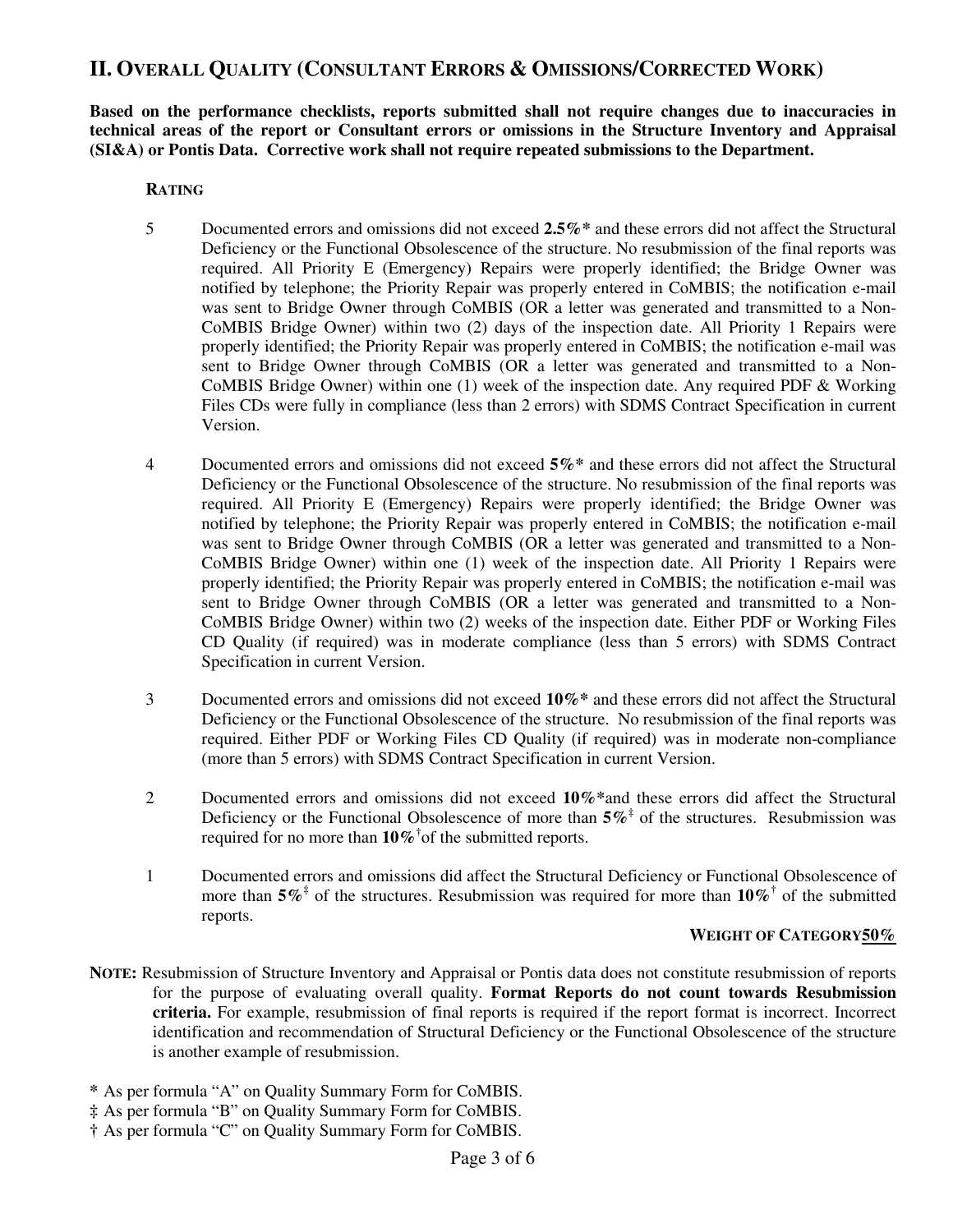# **III. PROJECT MANAGEMENT**

## **Rates the overall project management, including all aspects of the Consultant's interaction with the Bridge Owners; NOT the individual(s) serving in the position**

## **The Consultant Project Management:**

- was organized and proficient with administrative, procedural and technical skills.
- performed the work of the project as required in the Scope of Services and as directed by the State Project Manager.
- supervised the progress of the work of staff and that of Sub-Consultants.
- was proficient with verbal and written communication skills with Department, County, and Local Owner (when applicable)\*.
- was cooperative with the Department, County, and Township/Municipal/Local Bridge Owners (when applicable)\*.
- kept the State Project Manager advised of general matters and also identified and worked to resolve problems that arose.
- was available for Department phone calls and meetings.
- received Department approval prior to making any changes to the Consultant Contract Management or team structure established through the Agreement (note: this criteria could result in a rating as low as one (1) for a single infraction.)
- effectively managed Traffic Control and Special Equipment usage.
- performed to the satisfaction of the Local Owner throughout the project in quality and consistency of work\*
- \*Note: The Department will consider both its own observations and those of the County/Local Owner when preparing the Project Management rating.

## **RATING**

- 5 Has met all of the above requirements. No improvement needed.
- 4 Above average performance, did not meet one of the above requirements.
- 3 Average performance, did not meet two of the above requirements.<br>2 Below average performance, did not meet three of the above require
- Below average performance, did not meet three of the above requirements.
- 1 Did not meet three of the above requirements and/or a change of the Consultant Contract Management was required by the Department.

# **WEIGHT OF CATEGORY20%**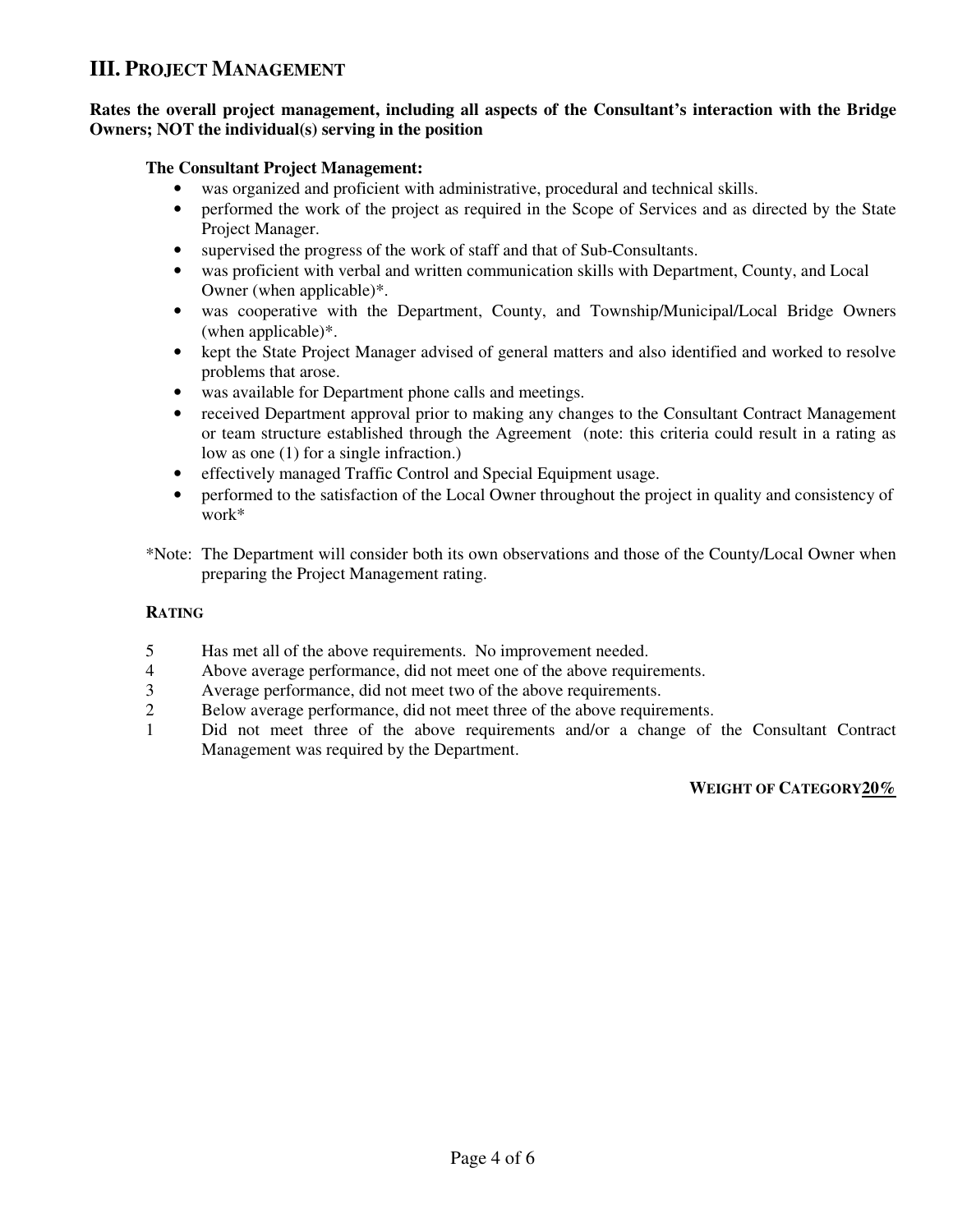# **STRUCTURAL EVALUATION AND BRIDGE MANAGEMENT**

**REPORT QUALITY CHECKLIST FOR COMBIS** 

CONSULTANT NAME RATING PERIOD PROJECT ENGINEER DATE STRUCTURE NO.

 **FORMAT REPORT SD/FO AFFECTED FINAL RESUBMISSION**

| <b>DOCUMENTED ERRORS REPORT</b>                                                                                                                                                                                                                                                                             | <b>WEIGHT</b>           | <b>DEDUCT</b> |  |  |  |  |  |
|-------------------------------------------------------------------------------------------------------------------------------------------------------------------------------------------------------------------------------------------------------------------------------------------------------------|-------------------------|---------------|--|--|--|--|--|
| REPORT, STRUCTURAL INVENTORY & APPRAISAL SHEETS AND PONTIS ELEMENTS [90 POINTS]                                                                                                                                                                                                                             |                         |               |  |  |  |  |  |
| 1. Is Structural Data or Work Done Section or LRSS not completed?                                                                                                                                                                                                                                           | $\boldsymbol{2}$        |               |  |  |  |  |  |
| 2. Are Conclusions or Recommendations not provided as per Section 43 of the Design<br>Manual?                                                                                                                                                                                                               | $\boldsymbol{2}$        |               |  |  |  |  |  |
| 3. If bridge is Structurally Deficient, Functionally Obsolete, or Scour Critical, is major<br>work not recommended?                                                                                                                                                                                         | 8                       |               |  |  |  |  |  |
| 4. Are Priority 2 Repairs not properly identified or not written in accordance with<br>procedures?                                                                                                                                                                                                          | 8                       |               |  |  |  |  |  |
| 5. Is load rating analysis not provided or incorrect (if calculated in this cycle)? Not<br>updated where necessary (or not recommended for update)? Is loss of section not<br>considered (where appropriate) or controlling member not identified?                                                          | 8                       |               |  |  |  |  |  |
| 6. Are Visio/CADD drawings not provided as per scope of work and/or final proposal?<br>a. Sounding profiles not done in accordance with underwater inspection manual?<br>b. Vertical and Lateral underclearance sketch not done?<br>c. Uploaded as an Image File under Sketch/Image and included in report? | 10                      |               |  |  |  |  |  |
| 7. Is any required photo or image not included? Is any photo or image not clear? Are the<br>photos properly linked to the right fields?                                                                                                                                                                     | 4                       |               |  |  |  |  |  |
| 8. Are field notes not completed with proper inclusion of required forms(i.e.-Fatigue<br>Details, Substructure Scour, etc.)? Are ratings not consistent with field condition?                                                                                                                               | $\overline{\mathbf{4}}$ |               |  |  |  |  |  |
| 9. How many Federal or State SI&A Items have coding errors (Not including those<br>items listed below)? [-2 points per error]                                                                                                                                                                               | 20                      |               |  |  |  |  |  |
| 10. Are CoMBIS Items M100or M101not updated correctly?                                                                                                                                                                                                                                                      | 4                       |               |  |  |  |  |  |
| 11. Are CoMBIS Items M84 or M85 not updated correctly?                                                                                                                                                                                                                                                      | 10                      |               |  |  |  |  |  |
| 12. How many Pontis Elements are not coded correctly? [-2 points per error]                                                                                                                                                                                                                                 | 10                      |               |  |  |  |  |  |
| <b>FIELD VERIFICATION REVIEW [10 POINTS]</b>                                                                                                                                                                                                                                                                |                         |               |  |  |  |  |  |
| (Dialogue with Consultant Project Manager must occur prior to final determination due to possibility that defects<br>occurred subsequent to inspection)                                                                                                                                                     |                         |               |  |  |  |  |  |
| 13. Are major areas of deterioration (large spalls, severe scaling, wide concrete cracks,<br>steel fatigue cracks, collision damage, etc.) missing or incorrectly documented in<br>report? [-2 points per defect]                                                                                           | 10                      |               |  |  |  |  |  |
| <b>TOTAL DEDUCTION PER STRUCTURE =</b>                                                                                                                                                                                                                                                                      |                         |               |  |  |  |  |  |